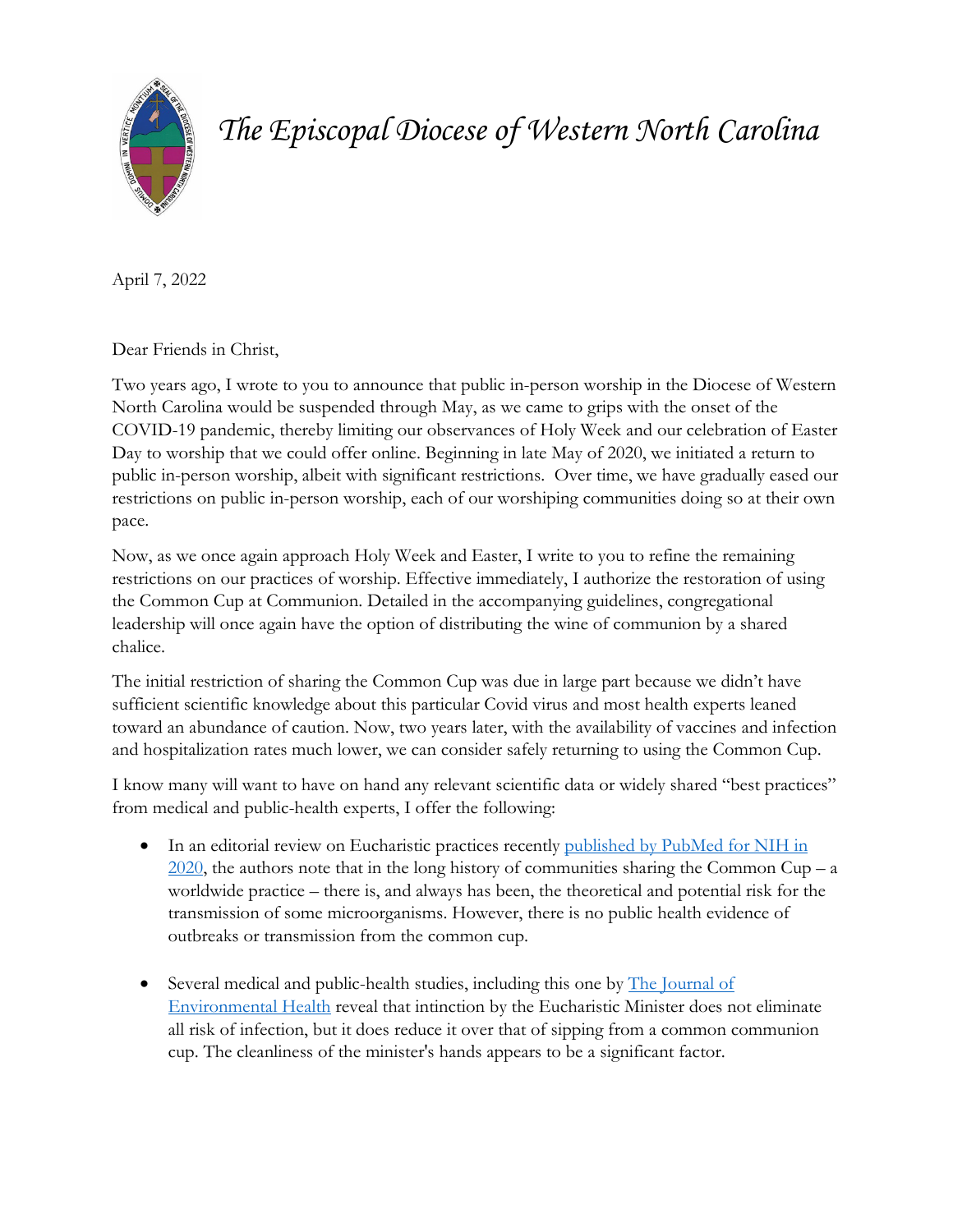Despite this information, for some, it will seem as if we are rushing too quickly, and they will choose to wait for a time. For others, this will be a welcome option. However, one thing is certain: as we all adapt to a world that includes COVID-19 for the foreseeable future, gathering at the table to receive bread and wine made holy remains a source of strength and inspiration, as it has from the earliest days of the church.

In whatever ways you will observe Holy Week this year, I hope that you hear the words of Jesus from the thirteenth chapter of John's gospel.

*After his meal with them, Jesus washed the feet of his disciples, in an act of servanthood, and then said to them, "For I have set you an example, that you also should do as I have done to you." (John 13:15) Later, after Judas had gone out, he said to them, "I give you a new commandment, that you love one another. Just as I have loved you, you also should love one another. By this everyone will know that you are my disciples, if you have love for one another." (John 13:34-35)*

I pray that by our words and by our actions, our neighborhoods, communities and the wider world will know of God's saving love.

Faithfully,

Gest #2

The Rt. Rev. José A. McLoughlin Bishop, Diocese of Western North Carolina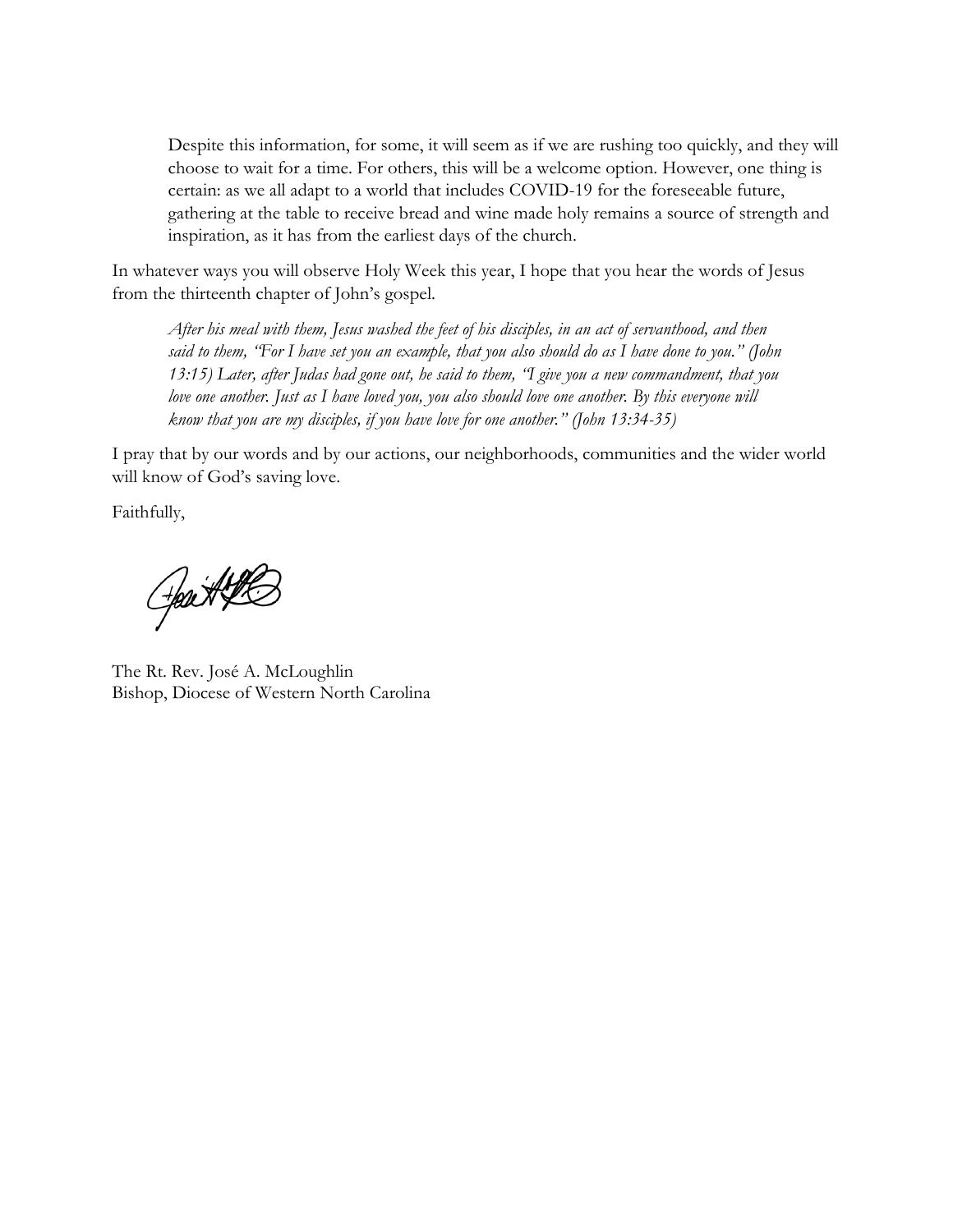## **Guidelines The Episcopal Diocese of Western North Carolina April 7, 2022**

## **Local Leadership**

- As stated in previous guidelines throughout the pandemic, while clergy have sole authority over parish liturgy, they are encouraged to work in consultation with vestry leadership in the oversight and planning of local protocols for worship, within the rubrics of authorized liturgical resources and the guidelines of the Diocese of Western North Carolina published here and in the future.
- In establishing protocols for their congregation, church leadership should regularly monitor the prevalence of COVID-19 within their own county. The Center for Disease Control provides a useful, regularly updated resource for this purpose, one that includes recommended steps for preventing the spread of COVID. This resource is titled COVID-19 by County and can be found at the following **[link](https://www.cdc.gov/coronavirus/2019-ncov/your-health/covid-by-county.html)**.
- There may be times when church leadership should properly decide to implement more restrictive protocol for their congregational life for a time, including protocols regarding physical spacing and masking. Remember to communicate effectively with the members of your congregation!
- Congregations are still welcome to offer a variety of alternatives for their people, including worship options that are in-person or online, indoors or outdoors.
- In all decisions, congregations should carefully consider the needs of those who are most vulnerable, including our children, those who are immunocompromised and those who cannot be vaccinated, for one reason or another.
- Congregational members should be reminded to stay home when they are sick, and in all things to be respectful of others whose choices might be different than their own.

## **Celebrating the Holy Eucharist**

• When "setting the table" for the Eucharist, besides the bread there should be a single chalice along with a single cruet/flagon of an appropriate size to contain enough wine for distribution to the whole congregation. Congregations may now return to the use of the Common Cup and over the next eight (8) weeks begin to phase out and end the practice of individual cups by Sunday, June 5, 2022, the Feast of Pentecost.